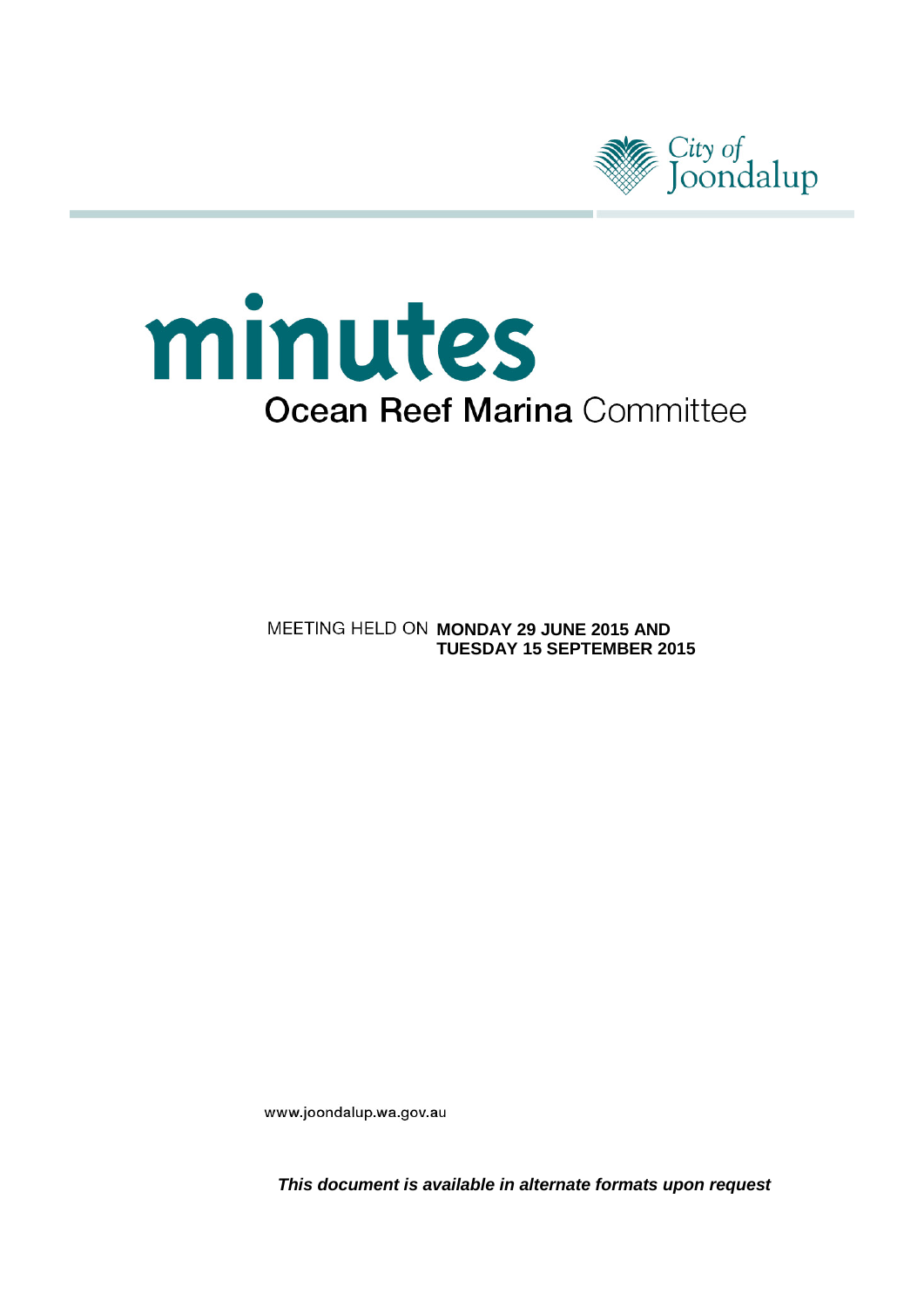# **TABLE OF CONTENTS**

| Item No.       | <b>Title</b>                                                                                                                     | Page No. |
|----------------|----------------------------------------------------------------------------------------------------------------------------------|----------|
|                | <b>Declaration of Opening</b>                                                                                                    | 3        |
|                | <b>Declarations of Interest</b>                                                                                                  | 4        |
|                | Apologies/Leave of absence                                                                                                       | 4        |
|                | <b>Confirmation of Minutes</b>                                                                                                   | 5        |
|                | Announcements by the Presiding Member without discussion                                                                         | 5        |
|                | Identification of matters for which the meeting may be closed to<br>the public                                                   | 5        |
|                | <b>Petitions and deputations</b>                                                                                                 | 5        |
|                | <b>Reports</b>                                                                                                                   | 6        |
| 1              | Confidential - Ocean Reef Marina - Project Status Report - [04171B]<br>dealt with on 29 June 2015                                | 6        |
| $\overline{2}$ | Confidential - Ocean Reef Marina - Concept Plan Design Review<br>and Financial Feasibility - [04171B] dealt with on 29 June 2015 | 8        |
|                | Procedural Motion - That the Meeting be Adjourned - [08122,<br>021541                                                            | 9        |
| 3              | Confidential – Ocean Reef Marina – Options for Progressing the<br>Project - [04171B] dealt with on 15 September 2015             | 11       |
|                | Motions of which previous notice has been given                                                                                  | 13       |
|                | <b>Requests for Reports for future consideration</b>                                                                             | 13       |
|                | <b>Closure</b>                                                                                                                   | 13       |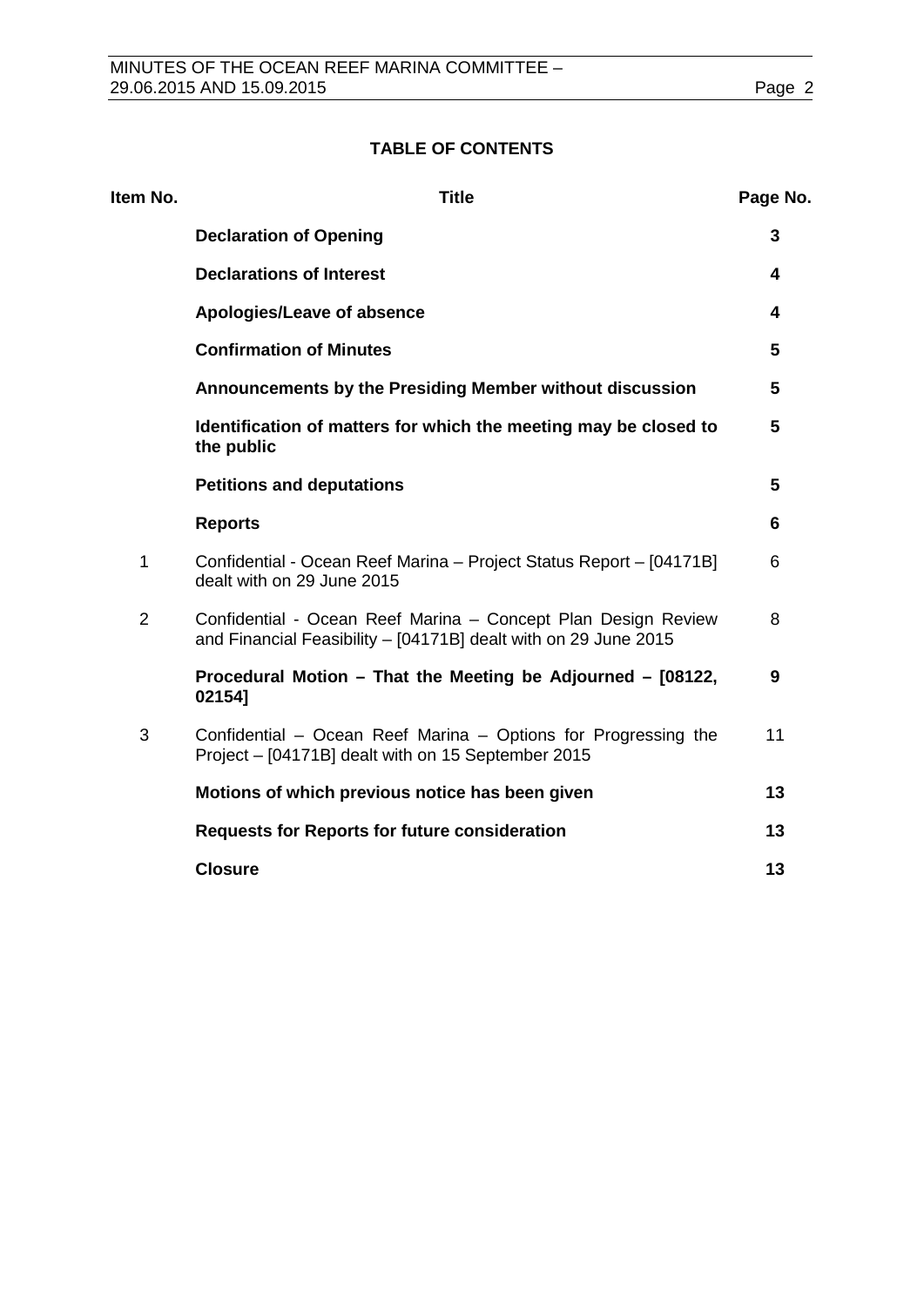# **CITY OF JOONDALUP**

# **MINUTES OF THE OCEAN REEF MARINA COMMITTEE MEETING HELD IN CONFERENCE ROOM 1, JOONDALUP CIVIC CENTRE, BOAS AVENUE, JOONDALUP ON MONDAY 29 JUNE 2015 AND TUESDAY 15 SEPTEMBER 2015.**

# **ATTENDANCE**

# **Committee Members**

| <b>Mayor Troy Pickard</b><br>Cr Geoff Amphlett, JP<br>Cr John Chester<br><b>Cr Christine Hamilton-Prime</b> | <b>Presiding Member</b>        |                                |
|-------------------------------------------------------------------------------------------------------------|--------------------------------|--------------------------------|
| Cr Tom McLean, JP                                                                                           |                                | absent from 9.20pm to 9.23pm   |
| Cr Teresa Ritchie, JP<br>Cr Philippa Taylor<br>Cr Sam Thomas                                                | <b>Deputy Presiding Member</b> | absent from 10.09pm to 10.11pm |

# **Observers**

**Cr Mike Norman** 

Cr Kerry Hollywood *absent from 8.14pm to 8.17pm to 9.14pm*

# **Officers**

| <b>Chief Executive Officer</b>   |
|----------------------------------|
| <b>Manager City Projects</b>     |
| Manager Governance               |
| Governance Coordinator           |
| <b>Executive Project Officer</b> |
| <b>Governance Officer</b>        |
|                                  |

# **Guests**

Mr Bill Burrell **Taylor Burrell Barnett** Mr Darren Walsh Strategen Mr Michael Rogers MP Rogers & Associates

# <span id="page-2-0"></span>**DECLARATION OF OPENING**

The Presiding Member declared the meeting open at 7.07pm.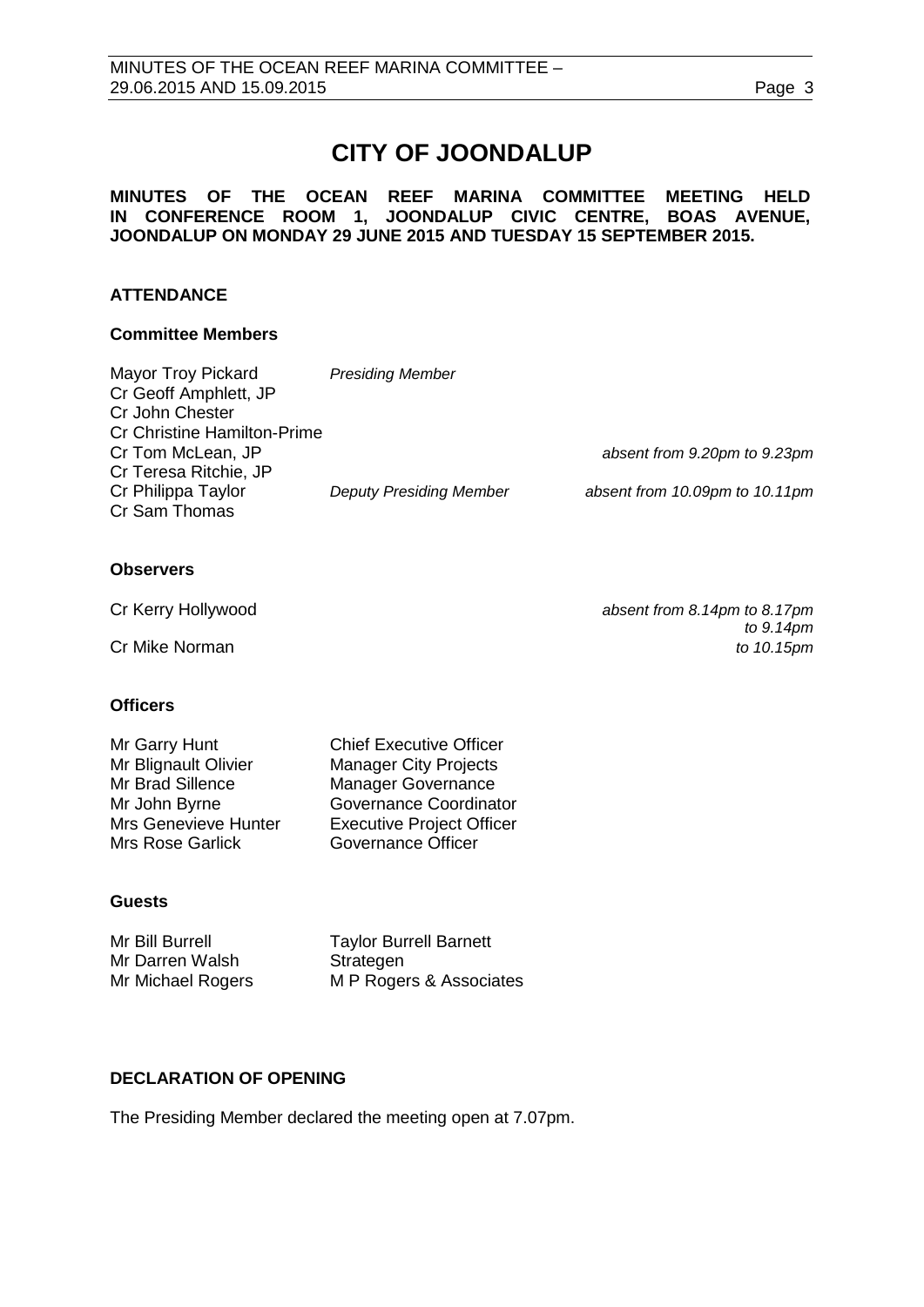# <span id="page-3-0"></span>**DECLARATIONS OF INTEREST**

# **Disclosures of Financial / Proximity Interest**

Nil.

# **Disclosures of interest affecting impartiality**

Elected Members (in accordance with Regulation 11 of the *Local Government [Rules of Conduct] Regulations 2007)* and employees (in accordance with the Code of Conduct) are required to declare any interest that may affect their impartiality in considering a matter. This declaration does not restrict any right to participate in or be present during the decision-making process. The Elected Member/employee is also encouraged to disclose the nature of the interest.

| <b>Name/Position</b>                                                                                 | <b>Cr Sam Thomas.</b>                                              |  |
|------------------------------------------------------------------------------------------------------|--------------------------------------------------------------------|--|
| <b>Item No./Subject</b>                                                                              | Item 1 - Confidential - Ocean Reef Marina - Project Status Report. |  |
| <b>Nature of interest</b>                                                                            | Interest that may affect impartiality.                             |  |
| <b>Extent of Interest</b><br>Cr Thomas is a crew member with Whitford Volunteer Sea Rescue<br>Group. |                                                                    |  |

| <b>Name/Position</b>      | <b>Cr Sam Thomas.</b>                                           |  |
|---------------------------|-----------------------------------------------------------------|--|
| <b>Item No./Subject</b>   | Item 2 - Confidential - Ocean Reef Marina - Concept Plan Design |  |
|                           | Review and Financial Feasibility.                               |  |
| <b>Nature of interest</b> | Interest that may affect impartiality.                          |  |
| <b>Extent of Interest</b> | Cr Thomas is a crew member with Whitford Volunteer Sea Rescue   |  |
|                           | Group.                                                          |  |

| <b>Name/Position</b>      | <b>Cr Sam Thomas.</b>                                               |  |
|---------------------------|---------------------------------------------------------------------|--|
| Item No./Subject          | Item 3 – Confidential - Ocean Reef Marina - Options For Progressing |  |
|                           | The Project.                                                        |  |
| <b>Nature of interest</b> | Interest that may affect impartiality.                              |  |
| <b>Extent of Interest</b> | Cr Thomas is a crew member with Whitford Volunteer Sea Rescue       |  |
|                           | Group.                                                              |  |

# <span id="page-3-1"></span>**APOLOGIES/LEAVE OF ABSENCE**

Nil.

# **Leave of Absence previously approved**

| Cr Sam Thomas         | 4 July to 8 July 2015 inclusive;    |
|-----------------------|-------------------------------------|
| Cr Geoff Amphlett, JP | 15 July to 20 July 2015 inclusive;  |
| Cr Mike Norman        | 22 July to 9 August 2015 inclusive; |
| Cr Liam Gobbert       | 24 July to 29 July 2015 inclusive;  |
| Cr Liam Gobbert       | 15 September 2015.                  |
|                       |                                     |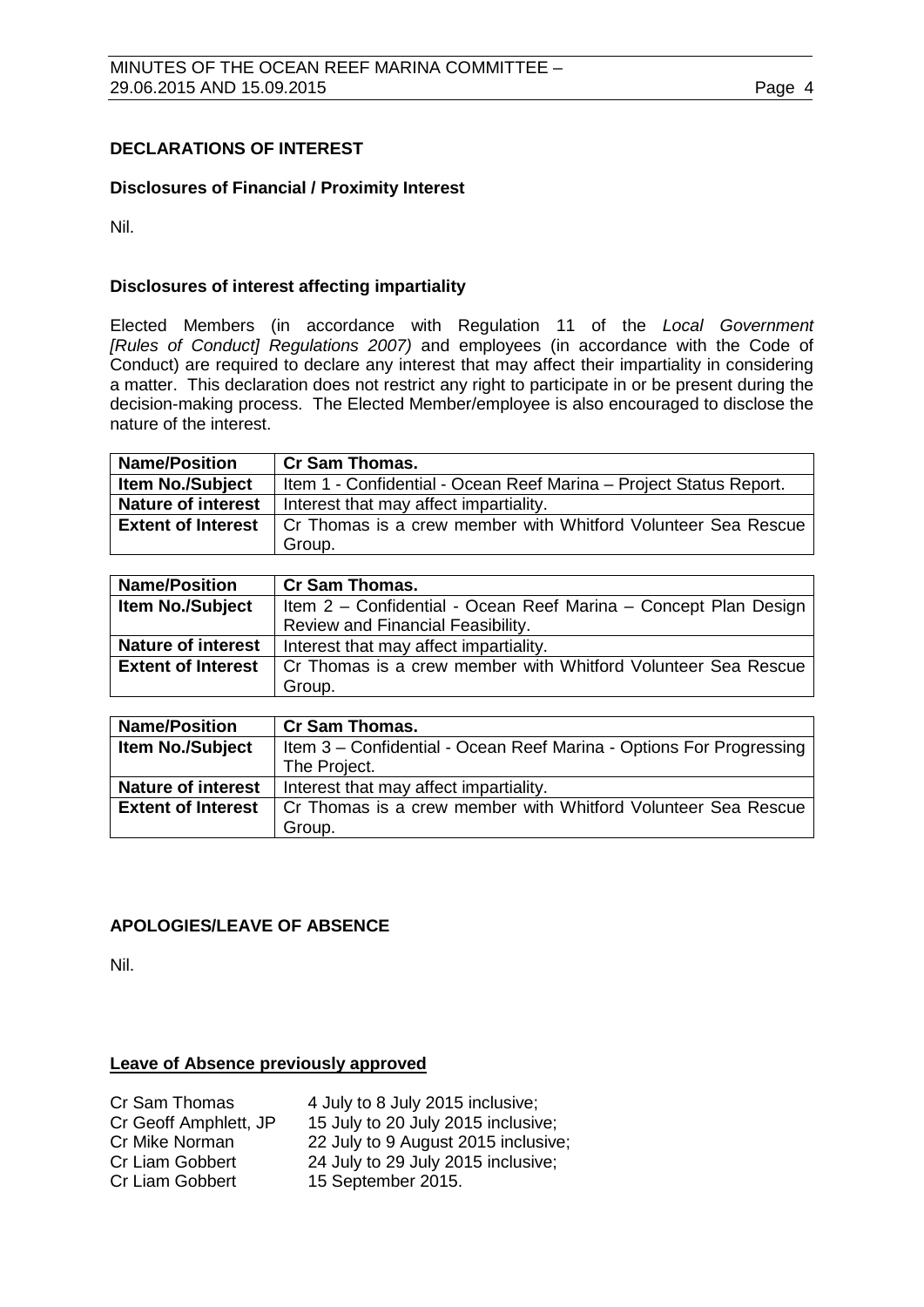# <span id="page-4-0"></span>**CONFIRMATION OF MINUTES**

MINUTES OF THE OCEAN REEF MARINA COMMITTEE MEETING HELD ON 15 JULY 2013 AND SPECIAL COMMITTEE MEETING HELD ON 5 NOVEMBER 2013

**MOVED Cr Hamilton-Prime, SECONDED Cr McLean that the minutes of the following meetings of the Ocean Reef Marina Committee be confirmed as a true and correct record:**

- **1 Ordinary Committee meeting held on 15 July 2013;**
- **2 Special Committee meeting held on 5 November 2013.**

### **The Motion was Put and CARRIED (8/0)**

**In favour of the Motion:** Mayor Pickard, Crs Amphlett, Chester, Hamilton-Prime, McLean, Ritchie, Taylor and Thomas.

# <span id="page-4-1"></span>**ANNOUNCEMENTS BY THE PRESIDING MEMBER WITHOUT DISCUSSION**

Nil.

# <span id="page-4-2"></span>**IDENTIFICATION OF MATTERS FOR WHICH THE MEETING MAY BE CLOSED TO THE PUBLIC**

In accordance with Clause 5.2 of the City's *Meeting Procedures Local Law 2013*, this meeting was not open to the public.

# <span id="page-4-3"></span>**PETITIONS AND DEPUTATIONS**

<span id="page-4-4"></span>Nil.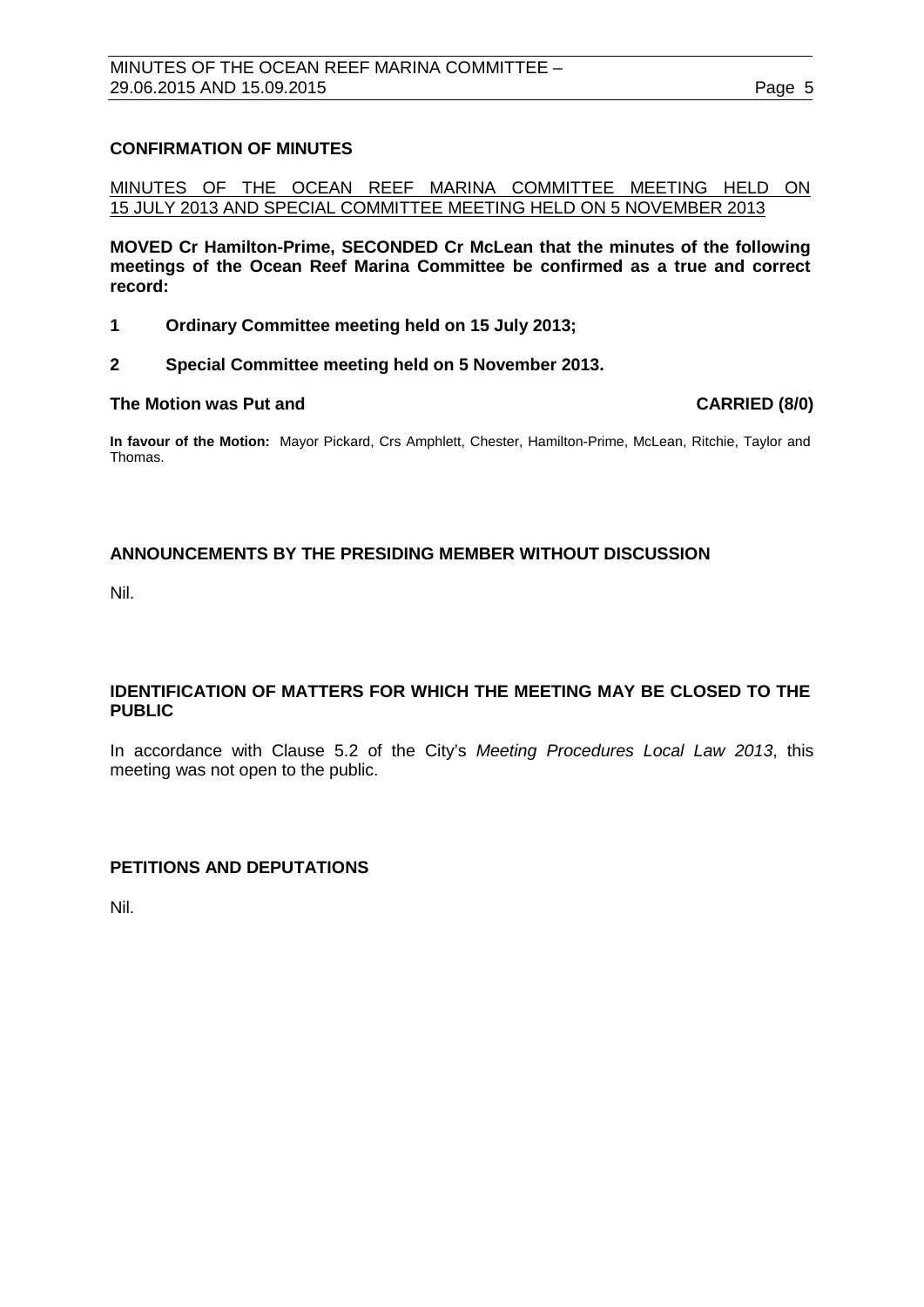# **REPORTS**

# **Disclosures of interest affecting impartiality**

| <b>Name/Position</b>                                                                       | <b>Cr Sam Thomas.</b>                                              |  |
|--------------------------------------------------------------------------------------------|--------------------------------------------------------------------|--|
| <b>Item No./Subject</b>                                                                    | Item 1 - Confidential - Ocean Reef Marina - Project Status Report. |  |
| <b>Nature of interest</b>                                                                  | Interest that may affect impartiality.                             |  |
| <b>Extent of Interest</b><br>Cr Thomas is a crew member with Whitford Volunteer Sea Rescue |                                                                    |  |
|                                                                                            | Group.                                                             |  |

# <span id="page-5-0"></span>**ITEM 1 CONFIDENTIAL - OCEAN REEF MARINA - PROJECT STATUS REPORT**

| <b>WARD</b>                           | North Central                                                                                                                                          |                                                                                                                  |
|---------------------------------------|--------------------------------------------------------------------------------------------------------------------------------------------------------|------------------------------------------------------------------------------------------------------------------|
| <b>RESPONSIBLE</b><br><b>DIRECTOR</b> | Mr Garry Hunt<br>Office of the CEO                                                                                                                     |                                                                                                                  |
| <b>FILE NUMBER</b>                    | 04171B, 101515                                                                                                                                         |                                                                                                                  |
| <b>ATTACHMENTS</b>                    | Attachment 1                                                                                                                                           | Ocean Reef Marina Indicative Approvals<br><b>Timelines</b>                                                       |
|                                       | Attachment 2                                                                                                                                           | Ocean Reef Marina Project History                                                                                |
|                                       | (Please Note:                                                                                                                                          | Report and Attachments<br><b>The</b><br>are<br>confidential and will appear in the official<br>Minute Book only) |
| <b>AUTHORITY / DISCRETION</b>         | Information - includes items provided to Council for<br>information purposes only that do not require a decision of<br>Council (that is for 'noting'). |                                                                                                                  |

This Report is confidential in accordance with section 5.23(2)(c) of the *Local Government Act 1995*, which also permits the meeting to be closed to the public for business relating to the following:

*a contract entered into, or which may be entered into, by the local government and which relates to a matter to be discussed at the meeting.*

A full report was provided to Elected Members under separate cover. The report is not for publication.

*Cr Hollywood left the room at 8.14pm and returned at 8.17pm.*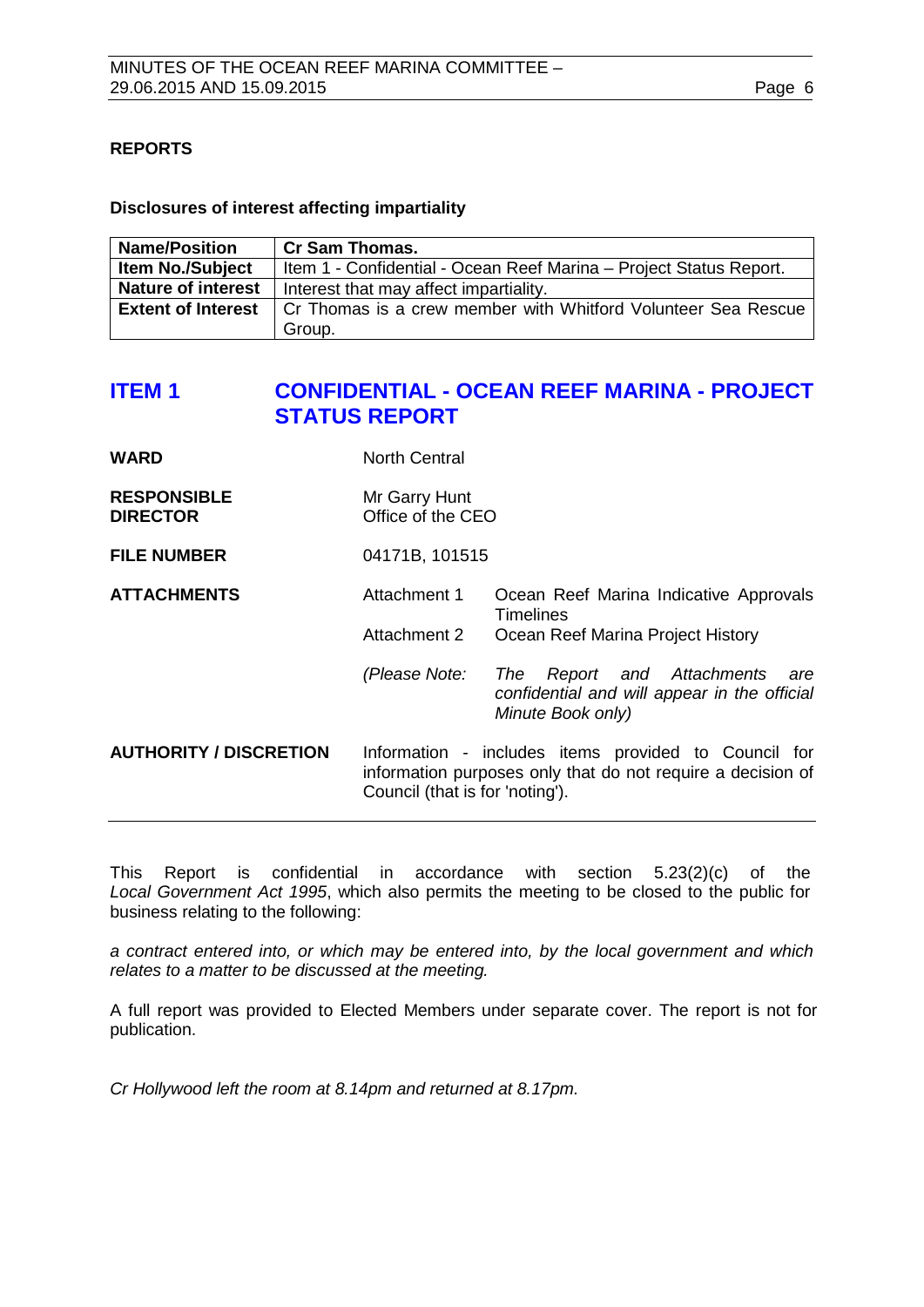# **OFFICER'S RECOMMENDATION**

That the Ocean Reef Marina Committee NOTES the:

- 1 Ocean Reef Marina Project Status Report;
- 2 Ocean Reef Marina Indicative Approvals Timelines forming Attachment 1 to this Report.

**MOVED Cr Chester, SECONDED Cr Hamilton-Prime that Council:**

- **1 NOTES the Ocean Reef Marina Project Status Report;**
- **2 NOTES the Ocean Reef Marina Indicative Approvals Timelines forming Attachment 1 to this Report;**
- **3 REQUESTS the Minister for Planning, the Hon. John Day, MLA and the Acting Minister for the Environment, the Hon. Liza Harvey, MLA formally endorse the concurrent statutory advertising for the Metropolitan Region Scheme Amendment and the Public Environmental Review associated with the Ocean Reef Marina Project;**
- **4 REQUESTS the Chief Executive Officer to initiate a public advertising campaign through newspaper advertising and website updates to inform the community on the milestones and tasks completed or commenced to date for the Ocean Reef Marina Project;**
- **5 REQUESTS the Chief Executive Officer to prepare and deliver a public awareness communication campaign during February 2016 on the following matters prior to the commencement of the formal statutory advertising process detailed in part 3 above:**
	- **5.1** *City of Joondalup District Planning Scheme No. 2* **amendment;**
	- **5.2 Metropolitan Region Scheme amendment;**
	- **5.3 Public Environmental Review;**
	- **5.4 Local Structure Plan.**

## **The Motion was Put and CARRIED (8/0)**

<span id="page-6-0"></span>**In favour of the Motion:** Mayor Pickard, Crs Amphlett, Chester, Hamilton-Prime, McLean, Ritchie, Taylor and Thomas.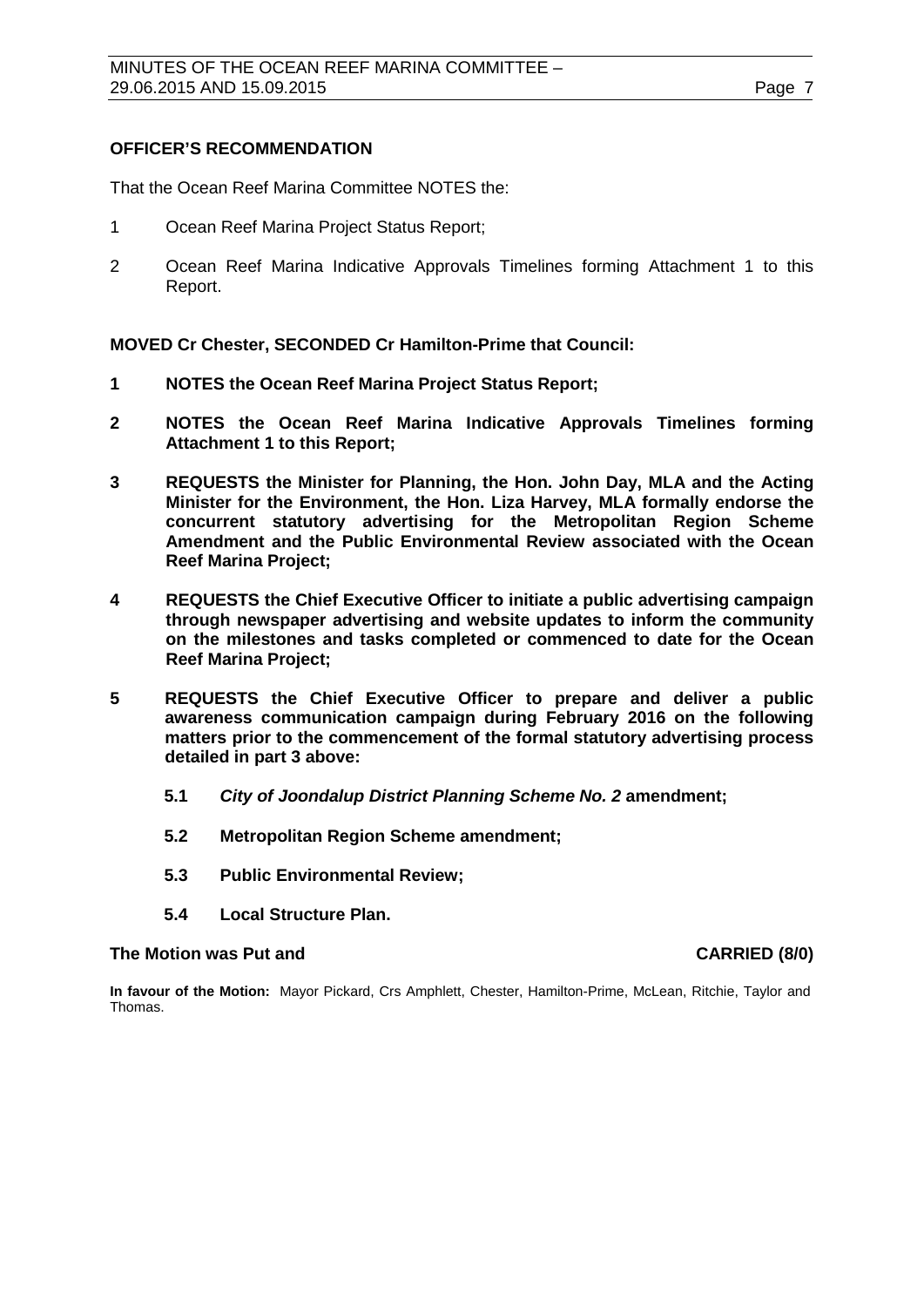# **Disclosures of interest affecting impartiality**

| <b>Name/Position</b>      | <b>Cr Sam Thomas.</b>                                           |  |  |
|---------------------------|-----------------------------------------------------------------|--|--|
| <b>Item No./Subject</b>   | Item 2 - Confidential - Ocean Reef Marina - Concept Plan Design |  |  |
|                           | Review and Financial Feasibility.                               |  |  |
| <b>Nature of interest</b> | Interest that may affect impartiality.                          |  |  |
| <b>Extent of Interest</b> | Cr Thomas is a crew member with Whitford Volunteer Sea Rescue   |  |  |
|                           | Group.                                                          |  |  |

# **ITEM 2 CONFIDENTIAL - OCEAN REEF MARINA - CONCEPT PLAN DESIGN REVIEW AND FINANCIAL FEASIBILITY**

| <b>RESPONSIBLE</b> | Mr Garry Hunt     |
|--------------------|-------------------|
| <b>DIRECTOR</b>    | Office of the CEO |

**WARD** North Central

**FILE NUMBER** 04171B, 101515

# **ATTACHMENTS** Attachment 1 Yield Diagram of Current Plan Attachment 2 Yield Diagram of Amended Plan<br>Attachment 3 Comparison Diagrams Attachment 3 Comparison Diagrams<br>Attachment 4 Inclusions / Exclusion Inclusions / Exclusions – Current Plan versus Amended Plan

*(Please Note: The Report and Attachments are confidential and will appear in the official Minute Book only)*

**AUTHORITY / DISCRETION** Executive - The substantial direction setting and oversight role of Council, such as adopting plans and reports, accepting tenders, directing operations, setting and amending budgets.

This Report is confidential in accordance with section 5.23(2)(c) of the *Local Government Act 1995*, which also permits the meeting to be closed to the public for business relating to the following:

*a contract entered into, or which may be entered into, by the local government and which relates to a matter to be discussed at the meeting.*

A full report was provided to Elected Members under separate cover. The report is not for publication.

*Cr Hollywood left the room at 9.14pm and did not return. Cr McLean left the room at 9.20pm and returned at 9.23pm. Cr Taylor left the room at 10.09pm and returned at 10.11pm.*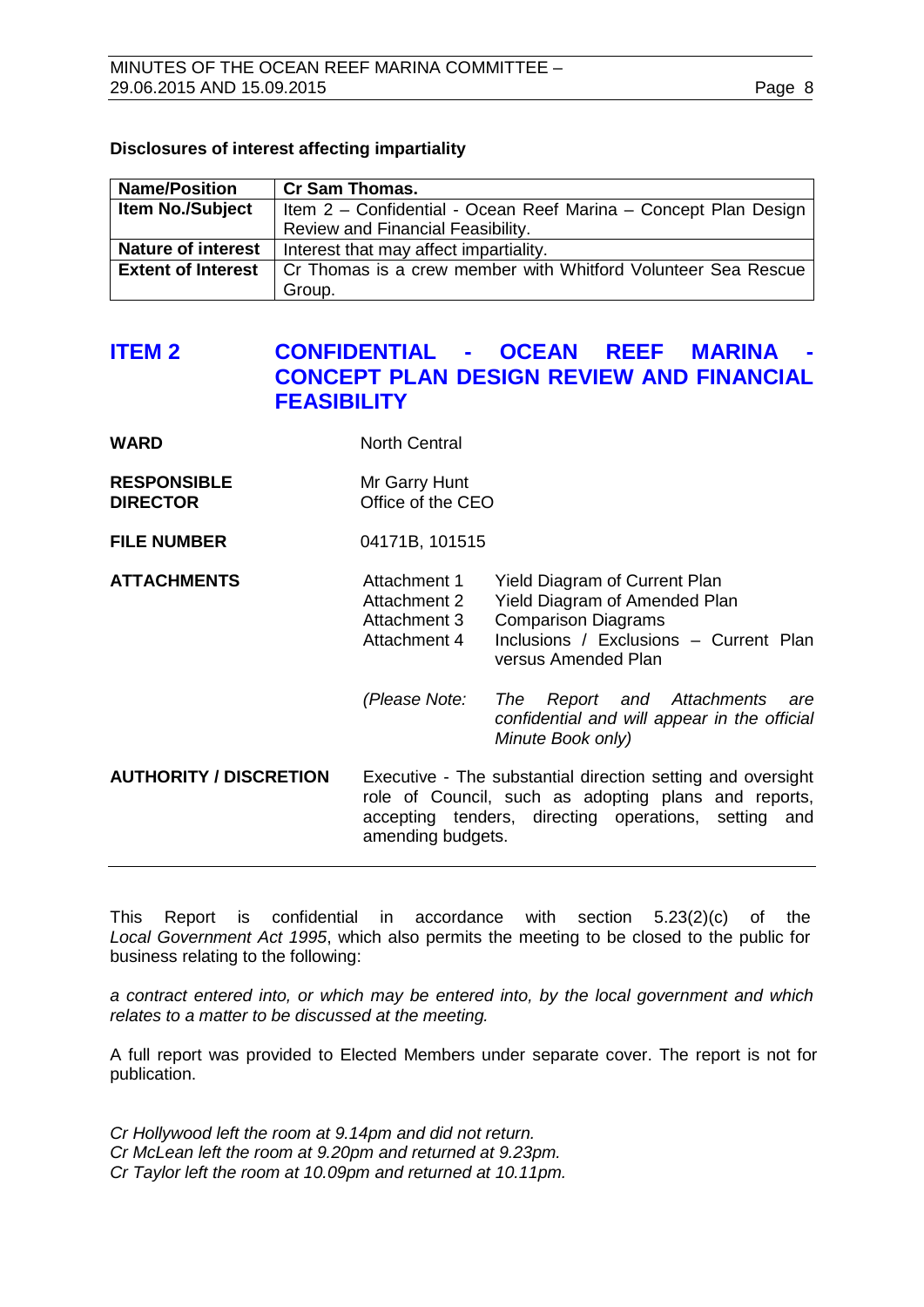# **OFFICER'S RECOMMENDATION**

That Council:

- 1 NOTES the outcome of the Ocean Reef Marina concept plan design review and feasibility analysis;
- 2 ENDORSES the amendments to the Ocean Reef Marina concept plan, to be referred to as Ocean Reef Marina Concept Plan June 2015, as presented in Attachment 2 of this Report;
- 3 REQUESTS the Chief Executive Officer to finalise the Structure Plan and business case for the Ocean Reef Marina development based on the Ocean Reef Marina Concept Plan June 2015;
- 4 REQUESTS that the Chief Executive Officer INITIATES negotiations with the State Government to determine the future development model for progressing the Ocean Reef Marina project once the business case and Structure Plan is approved.

**MOVED Cr Amphlett, SECONDED Cr Chester that the Ocean Reef Marina Committee REQUESTS the Chief Executive Officer to prepare a report on the options and conditions for the transfer of the Ocean Reef Marina Project from the City of Joondalup to Landcorp.** 

### **The Motion was Put and CARRIED (8/0)**

**In favour of the Motion:** Mayor Pickard, Crs Amphlett, Chester, Hamilton-Prime, McLean, Ritchie, Taylor and Thomas.

*Cr Norman left the room at 10.15pm and did not return.*

# <span id="page-8-0"></span>**PROCEDURAL MOTION – THAT THE MEETING BE ADJOURNED – [08122, 02154]**

**MOVED Cr Hamilton-Prime, SECONDED Cr Thomas that the meeting be ADJOURNED and RECONVENED on an appropriate day and time as determined by the Presiding Member to allow a further report to be presented to the Ocean Reef Marina Committee in relation to the options and conditions for the transfer of the Ocean Reef Marina Project from the City of Joondalup to Landcorp.** 

### **The Procedural Motion was Put and CARRIED (8/0)**

**In favour of the Motion:** Mayor Pickard, Crs Amphlett, Chester, Hamilton-Prime, McLean, Ritchie, Taylor and Thomas.

The meeting **ADJOURNED** at 10.19pm on Monday 29 June 2015 with the following committee members being present at that time:

> Mayor Troy Pickard Cr Geoff Amphlett, JP Cr John Chester Cr Christine Hamilton-Prime Cr Tom McLean, JP Cr Teresa Ritchie, JP Cr Philippa Taylor Cr Sam Thomas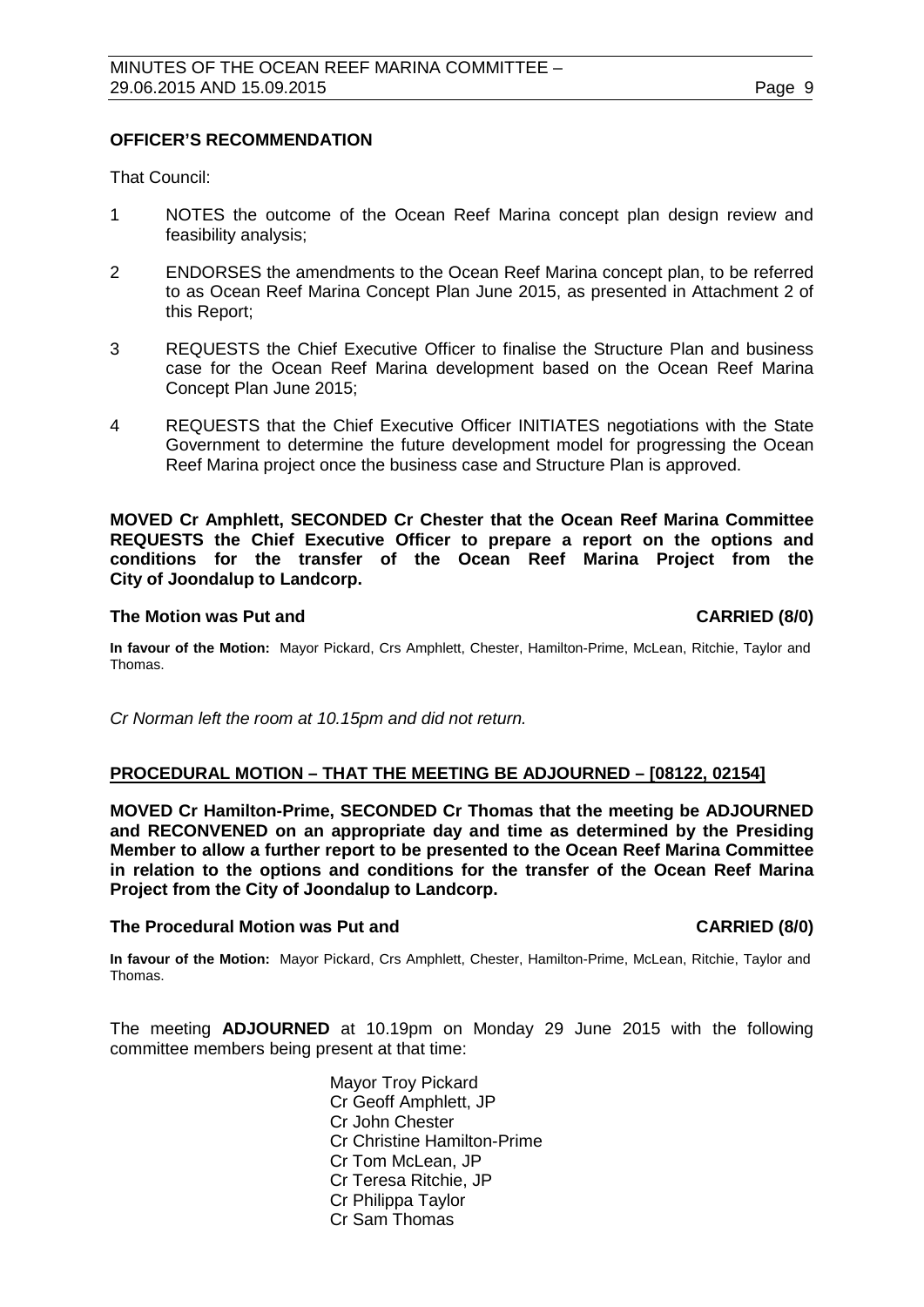# **RESUMPTION OF MEETING**

The Presiding Member declared the **Ocean Reef Marina Committee** meeting that commenced on 29 June 2015 **RESUMED** at **5.00pm** on **Tuesday 15 September 2015**, the following committee members being present:

# **ATTENDANCE**

## **Committee Members**

Mayor Troy Pickard *Presiding Member* Cr Geoff Amphlett, JP Cr John Chester *from 5.05pm* Cr Christine Hamilton-Prime Cr Tom McLean, JP Cr Teresa Ritchie, JP **Deputy Presiding Member** Cr Sam Thomas

# **Officers**

| Mr Garry Hunt        | <b>Chief Executive Officer</b> |
|----------------------|--------------------------------|
| Mr Blignault Olivier | <b>Manager City Projects</b>   |
| Mr Brad Sillence     | <b>Manager Governance</b>      |
| Mrs Deborah Gouges   | Governance Officer             |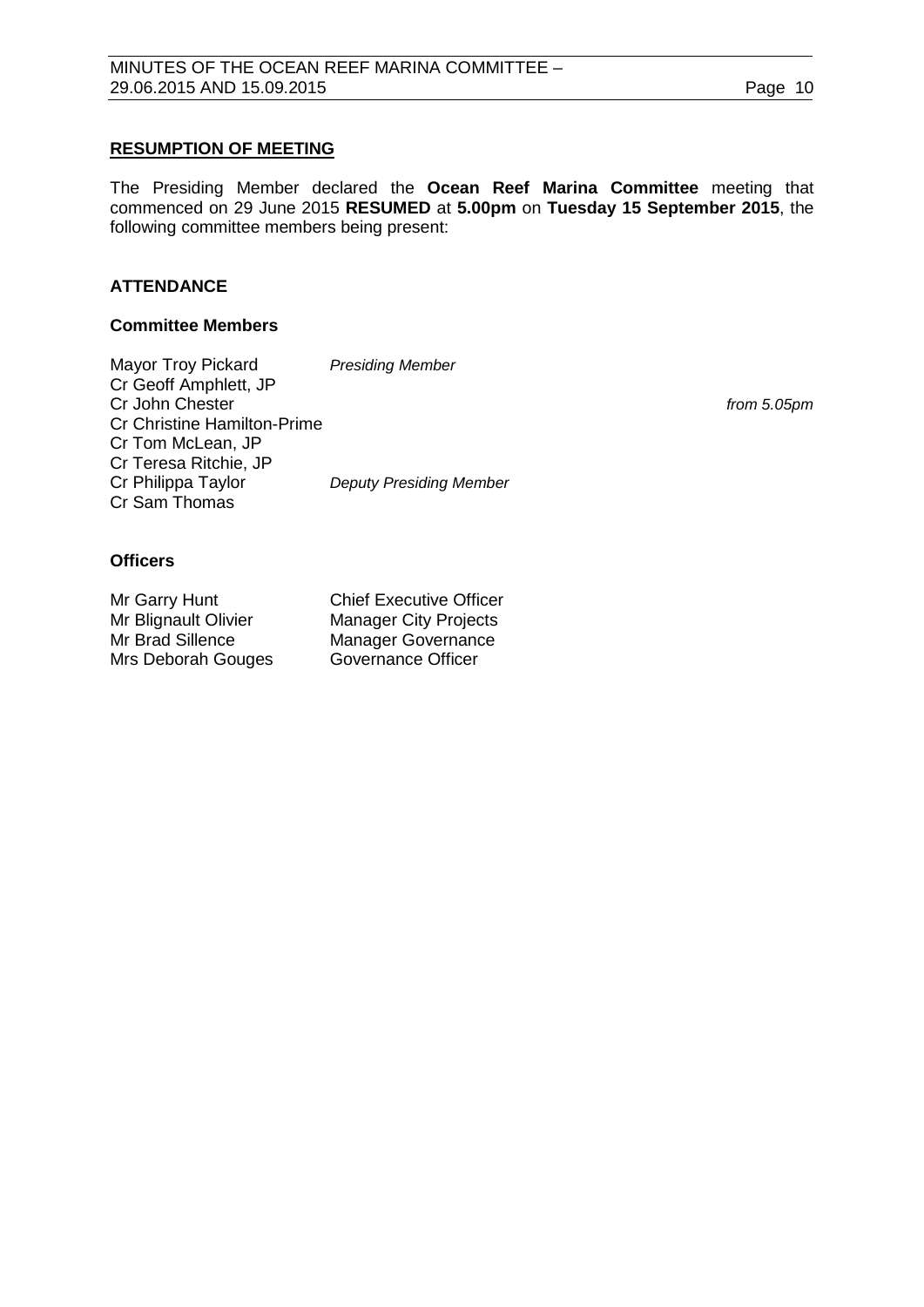# <span id="page-10-0"></span>**Disclosures of interest affecting impartiality**

| <b>Name/Position</b>      | <b>Cr Sam Thomas.</b>                                               |  |  |
|---------------------------|---------------------------------------------------------------------|--|--|
| <b>Item No./Subject</b>   | Item 3 - Confidential - Ocean Reef Marina - Options For Progressing |  |  |
|                           | The Project.                                                        |  |  |
| <b>Nature of interest</b> | Interest that may affect impartiality.                              |  |  |
| <b>Extent of Interest</b> | Cr Thomas is a crew member with Whitford Volunteer Sea Rescue       |  |  |
|                           | Group.                                                              |  |  |

# **ITEM 3 CONFIDENTIAL - OCEAN REEF MARINA - OPTIONS FOR PROGRESSING THE PROJECT**

| WARD                                  | <b>North Central</b>                                                                                                                                                                             |                                                                                                    |  |
|---------------------------------------|--------------------------------------------------------------------------------------------------------------------------------------------------------------------------------------------------|----------------------------------------------------------------------------------------------------|--|
| <b>RESPONSIBLE</b><br><b>DIRECTOR</b> | Mr Garry Hunt<br>Office of the CEO                                                                                                                                                               |                                                                                                    |  |
| <b>FILE NUMBER</b>                    | 04171B, 101515                                                                                                                                                                                   |                                                                                                    |  |
| <b>ATTACHMENT</b>                     | Attachment 1                                                                                                                                                                                     | Advice/opinion received from the Project<br>Team                                                   |  |
|                                       | (Please Note: The                                                                                                                                                                                | Report and Attachments<br>are<br>confidential and will appear in the official<br>Minute Book only) |  |
| <b>AUTHORITY / DISCRETION</b>         | Executive - The substantial direction setting and oversight<br>role of Council, such as adopting plans and reports,<br>accepting tenders, directing operations, setting and<br>amending budgets. |                                                                                                    |  |

This Report is confidential in accordance with section 5.23(2)(c) of the *Local Government Act 1995*, which also permits the meeting to be closed to the public for business relating to the following:

*a contract entered into, or which may be entered into, by the local government and which relates to a matter to be discussed at the meeting.*

A full report was provided to Elected Members under separate cover. The report is not for publication.

*Cr Chester entered the room at 5.05pm.*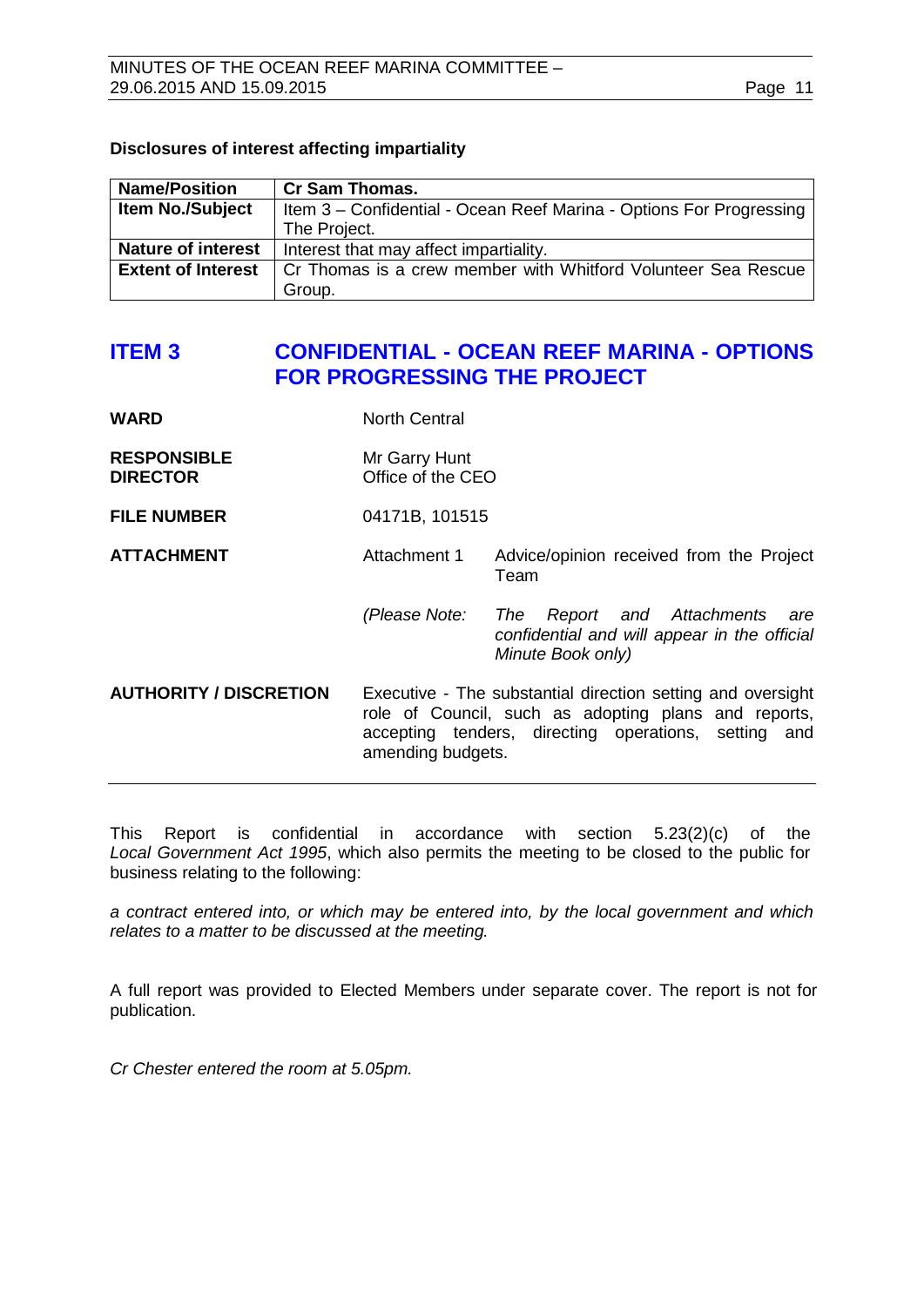# **OFFICER'S RECOMMENDATION**

That Council:

- 1 NOTES the options and conditions for the transfer of the Ocean Reef Marina project to LandCorp, as detailed in this Report;
- 2 REQUESTS the Chief Executive Officer to continue to progress the execution of a renewed and expanded Memorandum of Understanding, which includes a State Government commitment of financial and resources support;
- 3 REQUESTS the Chief Executive Officer to continue the planning and environmental approvals process currently being undertaken by the City;
- 4 REQUESTS the Chief Executive Officer to continue negotiations with the Minister for Planning, the Minister for Lands and the Minister for Transport to pursue the option for the transfer of the development of the Ocean Reef Marina project to LandCorp.

**MOVED Mayor Pickard, SECONDED Cr Amphlett that Council REQUESTS the Minister for Planning, as the Minister responsible for the State Government lead agency for the Ocean Reef Marina project, to initiate action for the State Government to assume the role of proponent for the Ocean Reef Marina project.**

# **The Motion was Put and CARRIED (8/0)**

**In favour of the Motion:** Mayor Pickard, Crs Amphlett, Chester, Hamilton-Prime, McLean, Ritchie, Taylor and Thomas.

# **Reason:**

In accordance with Regulation 11(da) of the *Local Government (Administration) Regulations 1996,* the reason the Committee made its decision which was significantly different to what the administration recommended is because it is imperative for the viability and progress of the Ocean Reef Marina Project that the State Government formally commit to the project by assuming the role of the proponent.